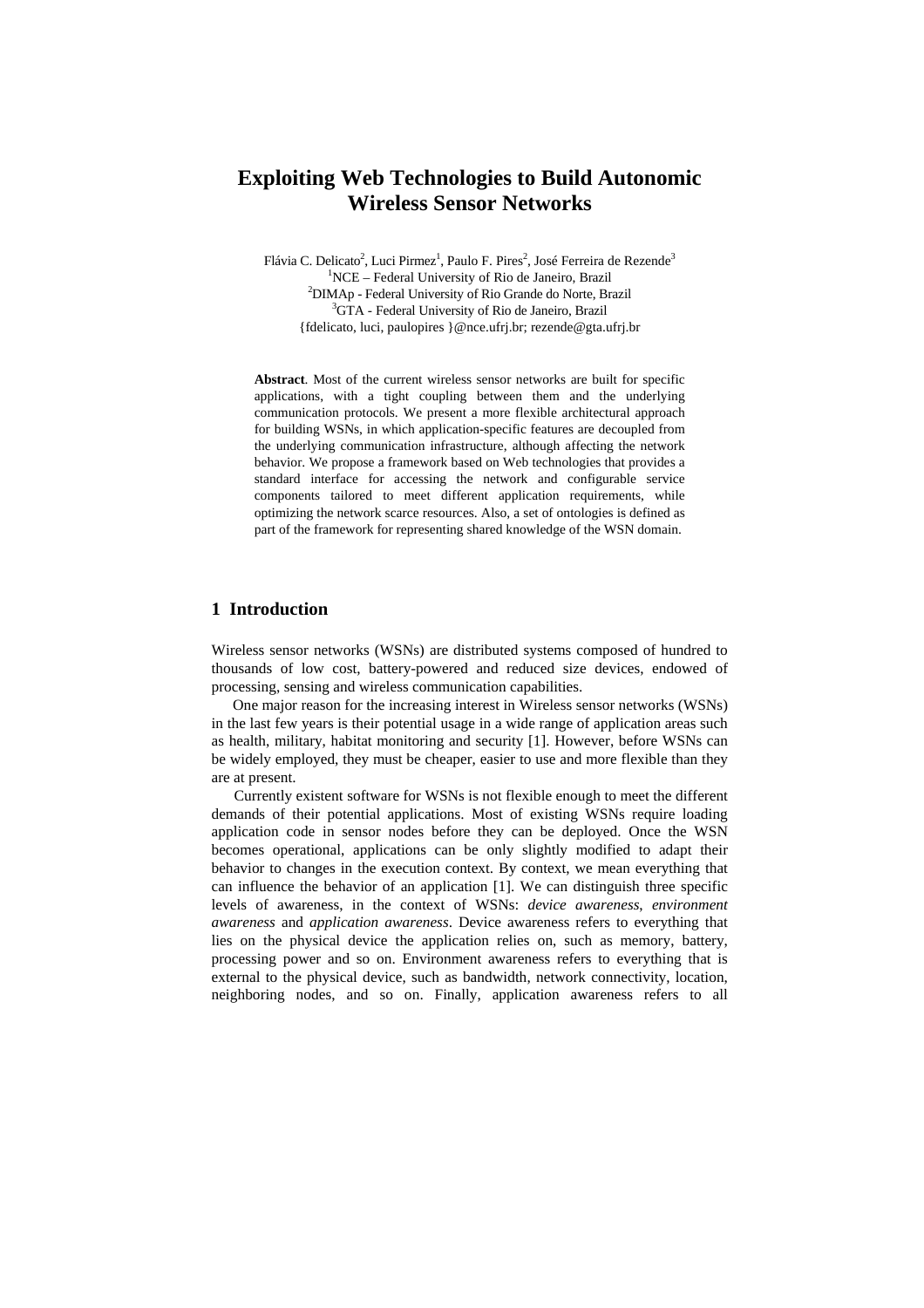application-specific information, such as QoS parameters, values of sensor-collected data, query and sensing task descriptions.

It is important to point out that the WSN execution context is extremely dynamic, since it mirrors the network and application states. WSN nodes can have their battery depleted, new nodes can be added in the network after the initial deployment, and both bandwidth and the quality of wireless links are likely to change a lot along a sensing task lifetime. Furthermore, the application interests may be truly dynamic, with query parameters and QoS requirements changing along the time.

Several works, such as [3], highlights the close relationship among application requirements and the WSN performance. Energy saving is a key issue in WSN environments, which dictates the network operational lifetime. Application-specific optimizations may increase the WSN overall performance, mainly regarding the energy consumption. At the same time, such optimizations assure that a minimum level of QoS is provided to applications. Each class of application has specific features and different QoS requirements and it is best served by a different network configuration. WSN configuration comprises the network logical topology and the data dissemination protocol, among other factors. To sum up, the careful choice of the WSN configuration may increase the efficiency from both the network and the application point of views. However, configuration decisions should not be left in charge of application developers, which should deal with a higher abstraction level. Therefore, applications should be able to interact with the WSN through a standard high-level programming interface (API). Through this API the clients can issue their queries and QoS parameters, dynamically monitor or modify the network behavior according to their variable requirements and receive the sensor-collected data.

Furthermore, most applications need to directly access the data generated and pre-processed by the WSN in order to use it as inputs for their internal analysis and processing tasks. Such kind of interaction characterizes an application-to-application interface. Web Services technologies [4] have being successfully adopted as a feasible solution for enabling such kind of application interoperability.

The pervasiveness and the wireless nature of sensor devices require network architectures to support *ad hoc* configuration. A key technology of true *ad hoc* networks is service discovery, functionality by which "services" (functions offered by nodes) can be described, advertised, and discovered by other devices or applications. All the current service discovery and capability description mechanisms are based on *ad hoc* representation schemes and rely on standardization. A crucial requirement for the future, widely accessed WSNs is interoperability under unpredictable conditions, i.e., networks which were not designed for specific, predefined purposes, should be able to be accessed by different applications, which dynamically discover their functionality and take advantage of it. The tasks involved in the dynamic utilization of WSN services involve service discovery and description. Service description may involve representing information about the sensing task and QoS parameters. Thus, an ontology language is useful to describe the characteristics of WSN devices, their sensing capabilities, and specific information of applications accessing the WSN.

We propose a framework based on Web technologies for designing WSNs. The framework has three main goals: (i) to establish a programming model for WSNs,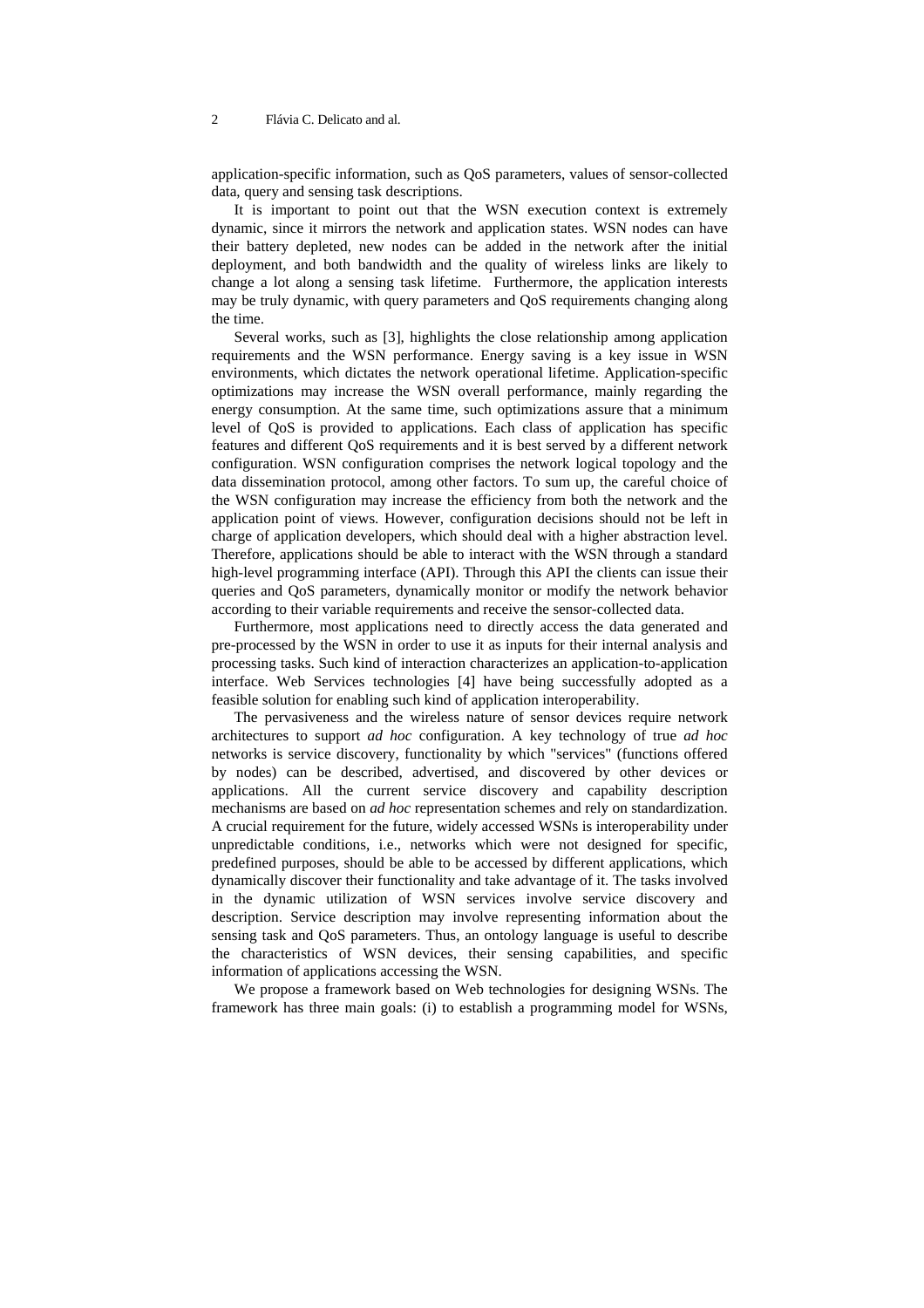aiming to standardize the design and the interoperability of applications and to increase the flexibility of network usage; (ii) to provide a standard interface for accessing the WSN, allowing both the retrieval of information about the execution context, and the submission of tasks and requirements to adjust the network behavior according to each application; and (iii) to supply components that offer functionalities needed by WSN applications from different domains.

The proposed programming model follows a service-based approach in which WSNs are service providers to client applications. The interface provided by the framework for accessing the network is implemented by a communication service based on Web services technologies. The set of network-supplied services is published and accessed through an XML-based language [5]. XML messages exchanged between the WSN and applications are formatted and packed through the SOAP protocol [6].

The functionalities provided by the framework are implemented as a set of configurable service components. These components are responsible for managing the network behavior such that requirements of different applications can be met, while the network resources are optimized. The communication service can be customized through extension mechanisms, allowing different communication protocols, devices and services to be seamlessly incorporated in the WSN architecture.

The proposed framework provides mechanisms to acquire, to reason about and to adapt the WSN behavior according to context information. Such capability allows sensor nodes to maintain consistent contextual knowledge and change their behavior according to it. Such knowledge is achieved through sharing context information among different entities of a WSN system, namely, sensor nodes, applications and infrastructure components. Sensors monitor and periodically send context information. Applications inspect the current context and eventually change previously stated execution policies. Framework service components must guarantee that defined QoS parameters are met, and that the current execution context is valid. To meet this goal the framework adopts a set of common ontologies to support the communication among the several entities that comprise the WSN domain.

The main benefits of the proposed framework can be assessed under two points of view: the application and the WSN. From the application point of view, the framework provides an abstraction of a generic WSN, which offers services for several application domains, with different requirements. Such services are accessed in a flexible way and through different high level programming languages (Java, C++, etc), according to the application developer choice. The utilization of the proposed framework allows building autonomic WSNs, customized according to specific application needs. At the same time, it leverages the development of custom and context-aware applications for WSN environment. Another important aspect is that, through the use of XML language and the SOAP protocol, both *de facto* Web standards, the proposed framework naturally provides interoperability between the WSN and the Internet.

From the network point of view, the framework services supply mechanisms to obtain the best match between network configuration and application requirements, as well as to inspect and dynamically adapt the network behavior according to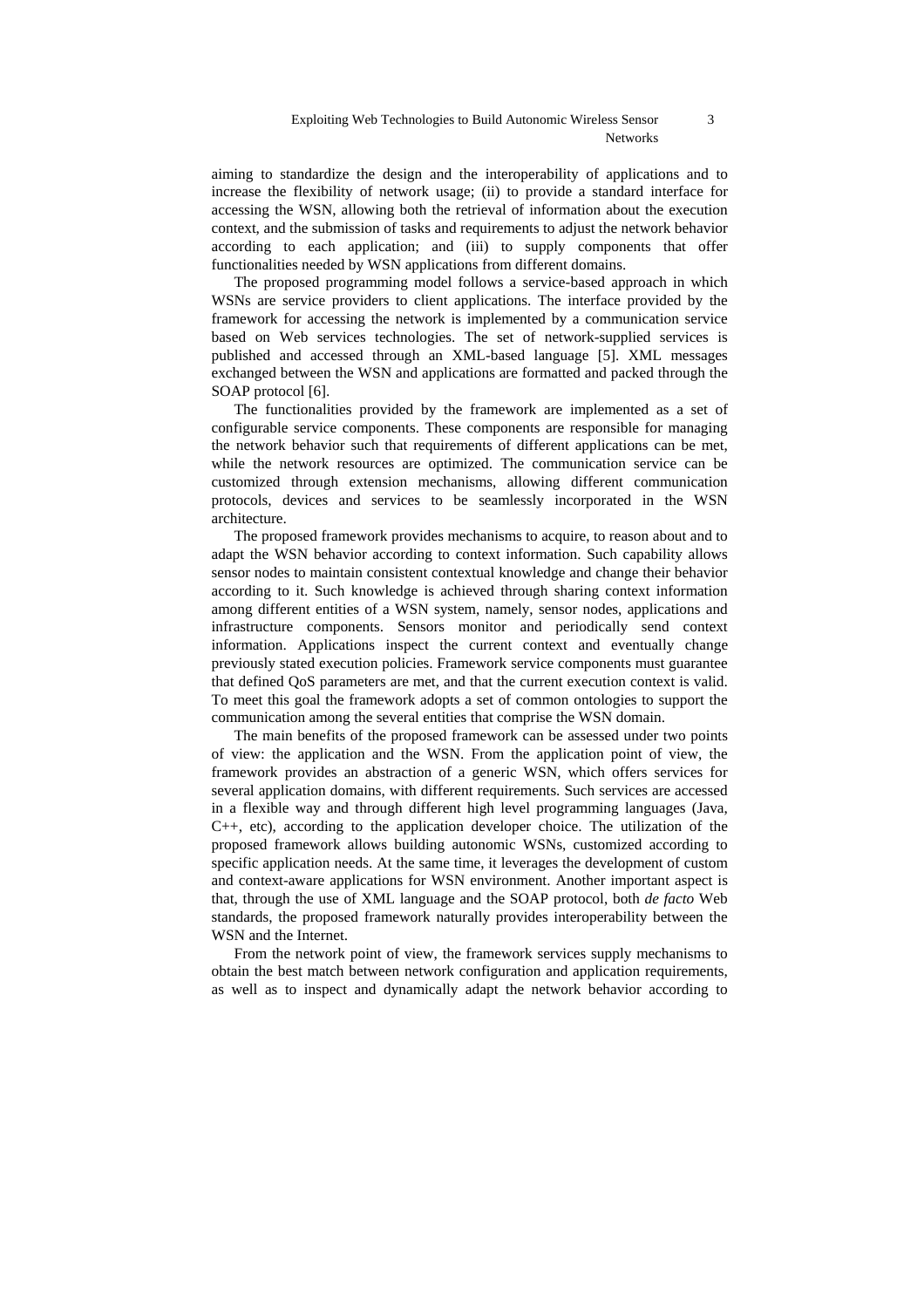changes in the execution environment. By using these services it is possible to reach high network efficiency in terms of energy consumption.

Although the framework provides several service components, the focus of this work is mainly in the communication service, which adopts Web technologies. Therefore, such component is described in details and evaluated. The remainder of this paper is divided as follows. Section 2 presents related works. Section 3 details the proposed framework. Section 4 describes the developed system prototype and Section 5 concludes the paper.

# **2 Related Work**

Our work has features that distinguish it from other existent proposals for designing WSNs. First of all, it proposes a service-based approach for the WSN design, in which all interactions among applications and the underlying wireless network rely on a consumer-provider relationship. Such approach was inspired in the area of Web Services [4] and its major advantage is offering a flexible and generic programming model for WSNs. In contrast with the service-based approach, there are works that propose database approaches [ 7, 8] or event-based programming models [9] for designing WSNs.

The second particular feature of our work is the proposal of a high-level interface for accessing the network. This interface, instead of relying on proprietary formats or languages, such as [9], which adopts a proprietary procedural script language, provides a standard mechanism for representing data and formatting messages exchanged between applications and the network. The adoption of the ubiquitous standards XML and SOAP provides high portability and flexibility to WSN applications. The XML high degree of extensibility allows it to be adopted both as a query and as a tasking language. On the other hand, the adoption of proprietary languages hinders interoperability among applications and WSNs.

The third feature of our framework is that it provides configurable service components that allow dynamically configuring and customize the underlying network infrastructure and protocols. In spite of there being other works [ 2] that share such a goal, these works do not address the issue of representing and interpreting application requirements. Another relevant feature of our framework is the use of mechanisms for providing applications with context awareness. Such feature is also supplied by CARISMA [ 2], which, however, was designed for generic wireless networks, and does not address WSN specific requirements.

In Garnet [10], an architectural framework for WSNs is presented. Garnet focuses on problems regarding the management of data-streams in the context of WSNs. The mechanisms proposed in Garnet are complementary to our work, in the sense that they can be incorporated as service components in our framework.

Regarding the use of ontologies, a pioneer work defines an ontology for sensor nodes [ 11], which seeks to capture the most important sensor features to describe their functionalities and current state. Such work has similarities with ours in the sense that the contextual information is described by ontologies, with the goal of adapting the WSN behavior to different execution states. However, differently of our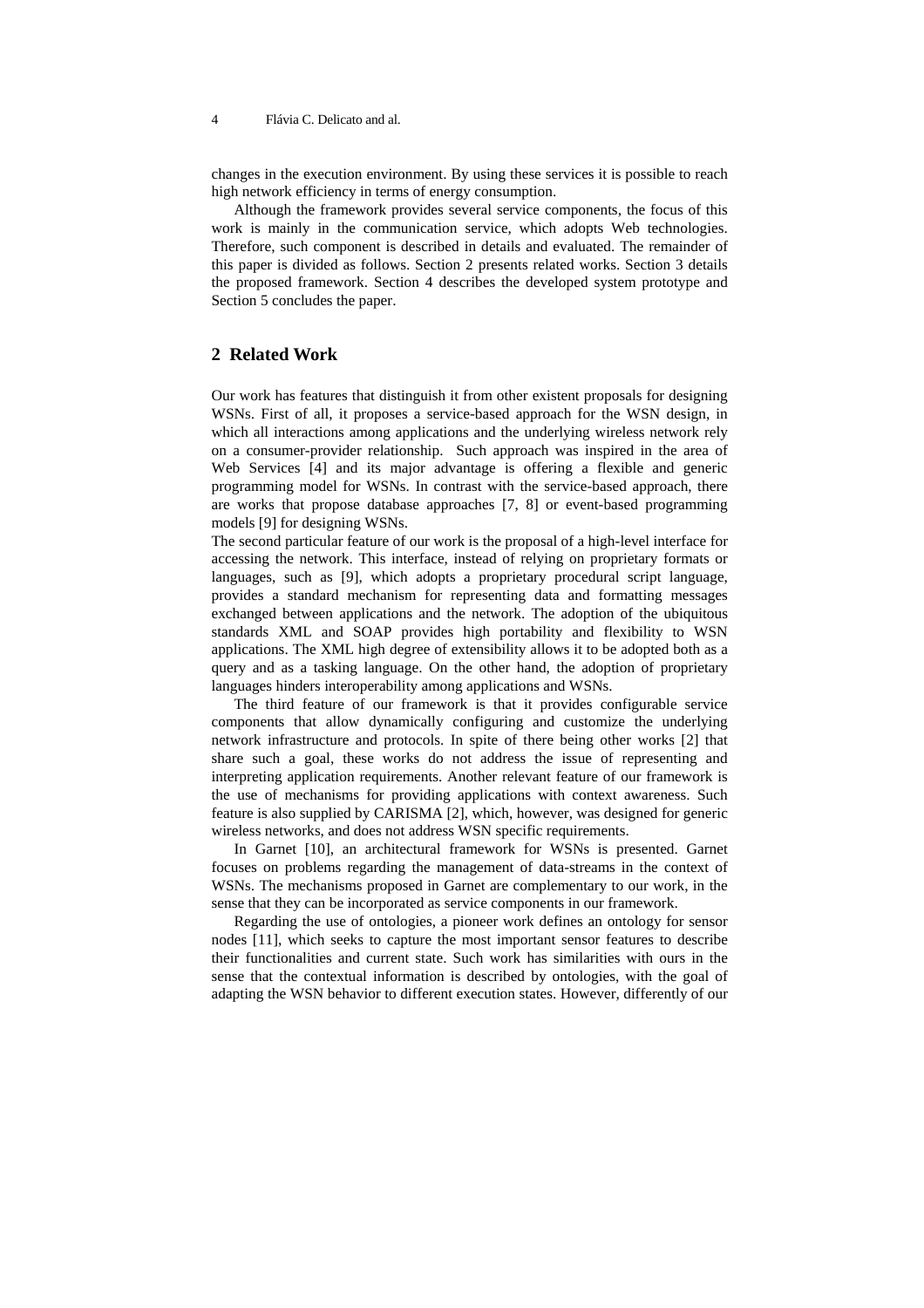proposal, they do not employ ontologies neither for WSN service discovery nor for definition of execution policies by the application

# **3 Framework Description**

This work proposes a framework based on Web technologies for designing WSNs. The framework supplies the basic underpinning for building flexible and configurable WSNs. Such framework comprises: (i) a service-based programming model for WSNs; (ii) a standard interface for accessing the network services; and (iii) a set of configurable service components to aid the application development and to control the network behavior during the execution of submitted sensing tasks.

The proposed framework can be described according to its logical and physical models. The logical model includes: (i) the description of the services provided by the framework to support the execution of WSN applications; (ii) the specification of logical components which supply such services; and (iii) the description of the interfaces of such components among each other, with applications and with the underlying network infrastructure. The framework physical model includes the detailed description of its components, according to the chosen implementation technologies. Although the framework provides several service components needed to the efficient operation of WSNs, this paper focuses on the communication service.

#### **3.2 Logical Model**

The basic service provided by WSNs is collecting environmental data and delivering it to applications. Such delivery depends on: (i) the discovery of the WSN capabilities; (ii) the request of data by applications and (ii) the way through which the communication among data producers (sensor nodes) and data consumers (applications) takes place. Our framework provides applications with an abstraction of such delivery service so that it can be configured according to different needs. This abstraction is supplied by the **communication service** that, among other functions, provides applications with a high level interface for accessing the WSN services. The discovery of the WSN sensing capabilities is accomplished through the **discovery service**. This service allows WSNs to advertise their capabilities and applications to advertise a high level description of their sensing requirements. Furthermore, the discovery service accomplishes a matching function between sensing capabilities and application requests in order to allow applications to find suitable WSNs.

One of the goals of our framework is to facilitate the task of application developers, by dealing with low-level issues regarding network infrastructure and protocols. With this intention in mind, the framework supplies a **configuration**  service, detailed in [12], responsible for the choice and setting of network protocols, as well as a service for **active node selection** [13], responsible for the choice of sensor nodes that should be activated to accomplish a given sensing task. Once the framework takes these low level decisions, it should control the execution of the received sensing tasks, and manage the utilization of the network resources. In order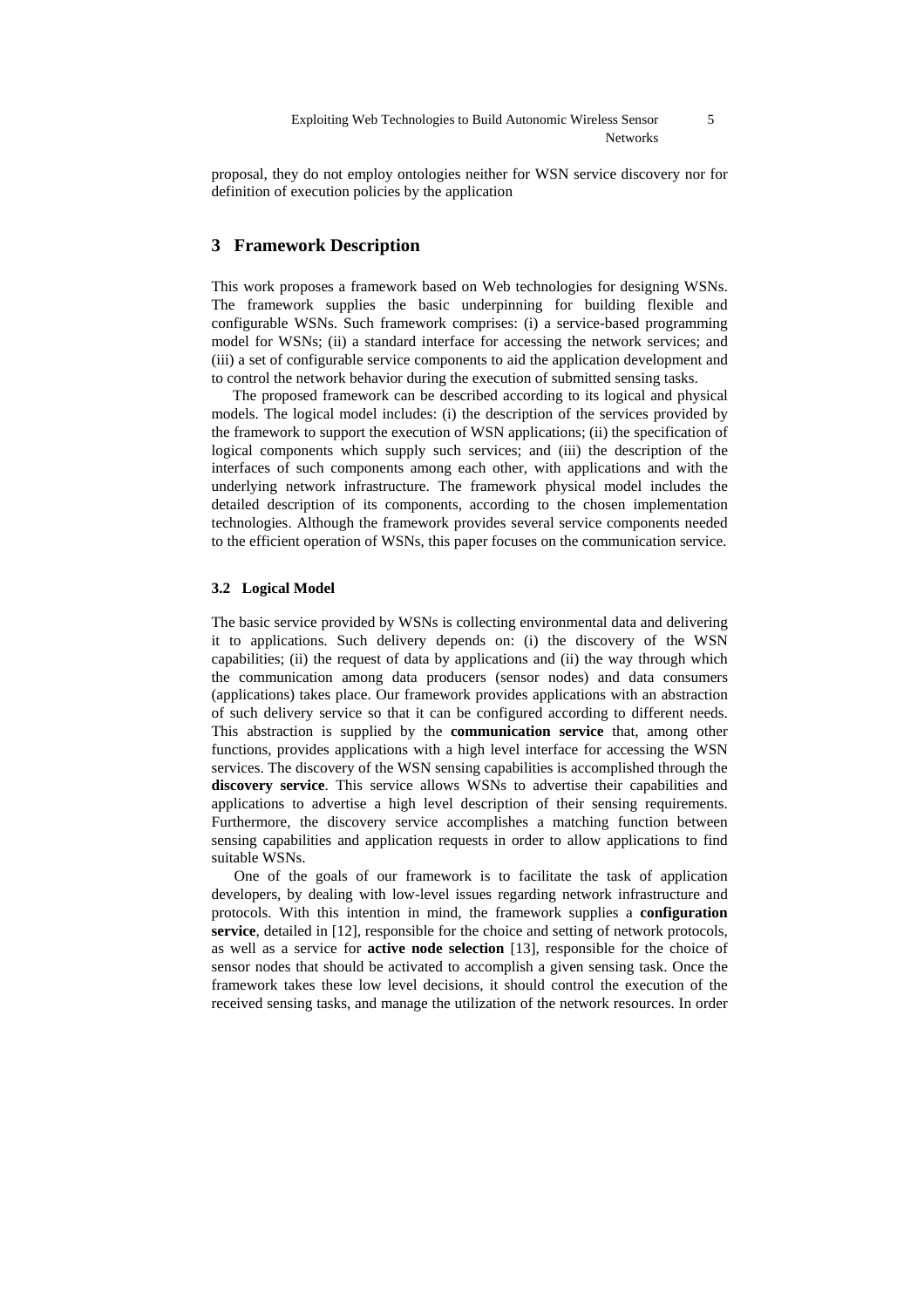to perform these tasks, **resource management** and **admission control services** are supplied. To deal with the highly dynamic execution context of WSNs, the framework also provides **inspection and adaptation services**. Furthermore, components of generic services are provided, which are useful for all WSNs.



Figure 1: Logical Components and Interfaces

The functionalities of the framework services are provided by a set of components. Figure 1 depicts the main logical components and the interfaces among each other and with the external world (applications, sensor nodes and network protocols). The depicted interfaces represent units of service provision offered by their respective component. The main component is the communication service. All the other services are directly connected to the communication service, except the discovery service. Additional services can be seamlessly integrated into the system, provided that they are connected to the communication service through its interfaces. In the following paragraph, the functions of the main interfaces are summed up.

**ServiceDiscovery Interface** is used by applications to find out a WSN able to perform their sensing task. **Subscribe Interface** contains service primitives: (i) to allow the application to submit a query or task (SubscribeInterest); (ii) to notify the application about sensor published data, in the case of asynchronous queries (ReceiveResults); (iii) to allow the application to submit an execution policy, which consists of information on the WSN behavior while executing the requested task (SubmitExecPolicy); and (iv) to allow the application to submit QoS parameters to be met during the execution of the requested task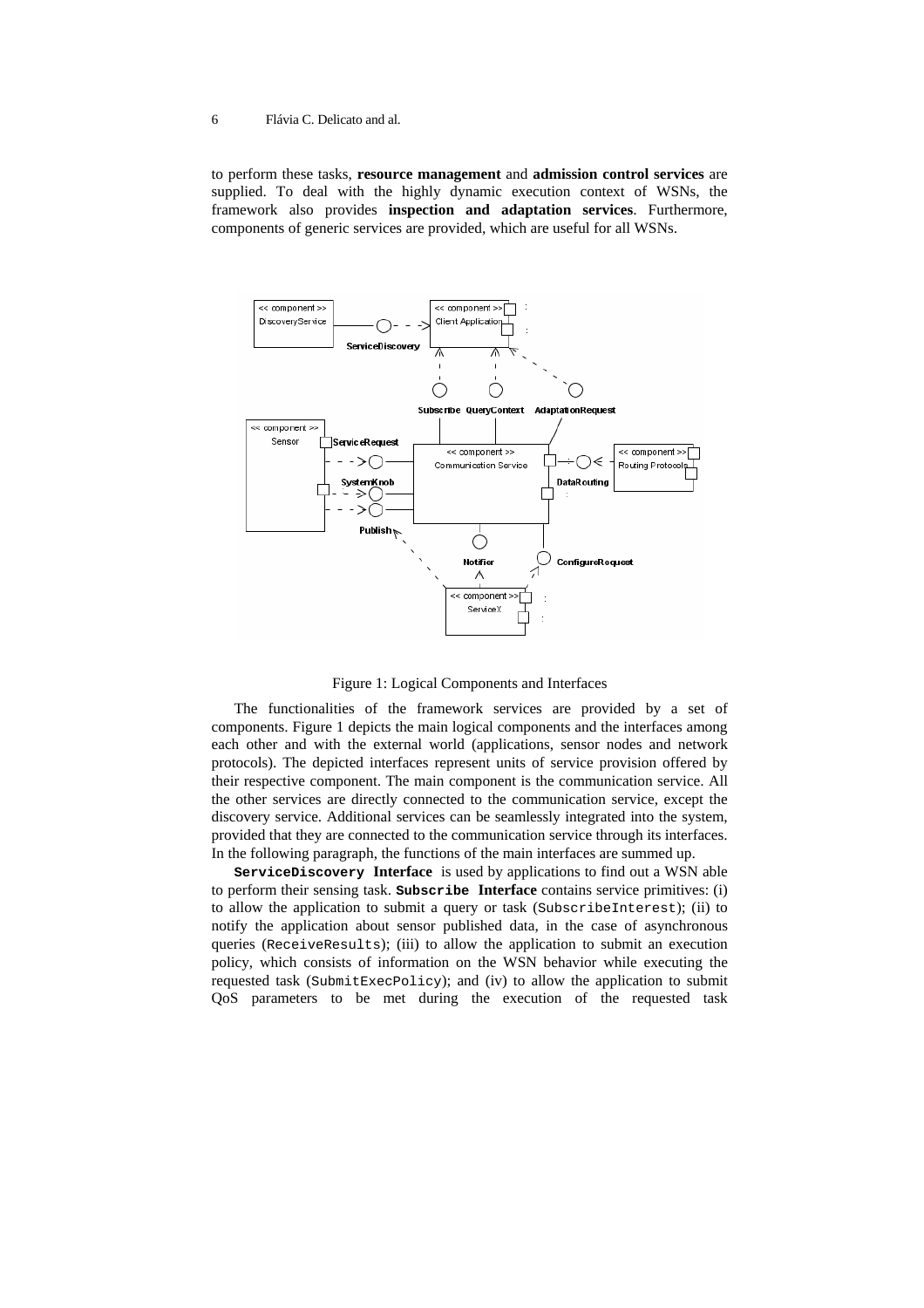#### Exploiting Web Technologies to Build Autonomic Wireless Sensor Networks

(SubmitQoSParameters). **QueryContext Interface** allows applications to inspect the WSN state. **AdaptationRequest Interface** is used by applications to request the activation of an adaptation policy in order to recover the network from a state of QoS violation. **Publish Interface** allows sensor nodes to advertise their capabilities (PublishConfiguration primitive) and to publish their collected data (PublishData), and to allow service components to publish results of their processing tasks (PublishResults primitive). **Notifier Interface** contains primitives to notify framework services about data or application subscription arrivals. **ConfigureRequest Interface** is used by a service component to indicate how a sensor node may request its execution. **DataRouting Interface** contains service primitives used for exchanging data between the framework and the underlying network routing protocols. **ServiceRequest Interface** is used by sensor nodes to request a framework service that requires an explicit request to be activated. **SystemKnobs Interface** allows the framework services to interact with hardware devices, such as processor, sensor, radio transmitters and receivers. It contains service primitives that allow modifying the current state of such devices, enabling a fine-grained control over the network operation.

#### **3.2 Physical Model**

The proposed framework makes use of Web Services technologies in the specification and implementation of its components. The adoption of a Web servicebased approach was motivated by the fact that such an approach relies on protocols and languages largely used on the Web, thus facilitating the interoperability among the system and client applications. Most of the WSN client applications need gather the data generated and pre-processed by the network as input for their own analysis and processing software. Such interaction characterizes an application-to-application interface. Web Services architecture supplies a feasible solution to enable that kind of application interoperability.

The use of Web Services technologies in both the physical model and the framework implementation implies that framework services are exposed as Web Services. The logical interfaces presented in Section 3.1 are physically described through WSDL documents [14] and XML schemas [5]. Messages exchanged among the external and internal components (in other words, the service primitives) are implemented as SOAP or XML messages.

Regarding the physical constraints to be hold in the framework design, sinks are devices more robust than sensors and represent the network access point. Therefore, they are fully designed following the Web Services architecture. Thus, the implementation of the communication service in sink nodes is based on the SOAP protocol. To avoid the overhead imposed by SOAP, the implementation of the communication service inside sensors is based on lightweight XML messages, and formatted accordingly to specific schemas, which aim to generate XML messages as compact as possible. Optionally, in order to further reduce the communication overhead, the XML binary format, WBXML [ 15], can be used inside the network. The framework service components are implemented as software modules. These components are described in the next sections.

7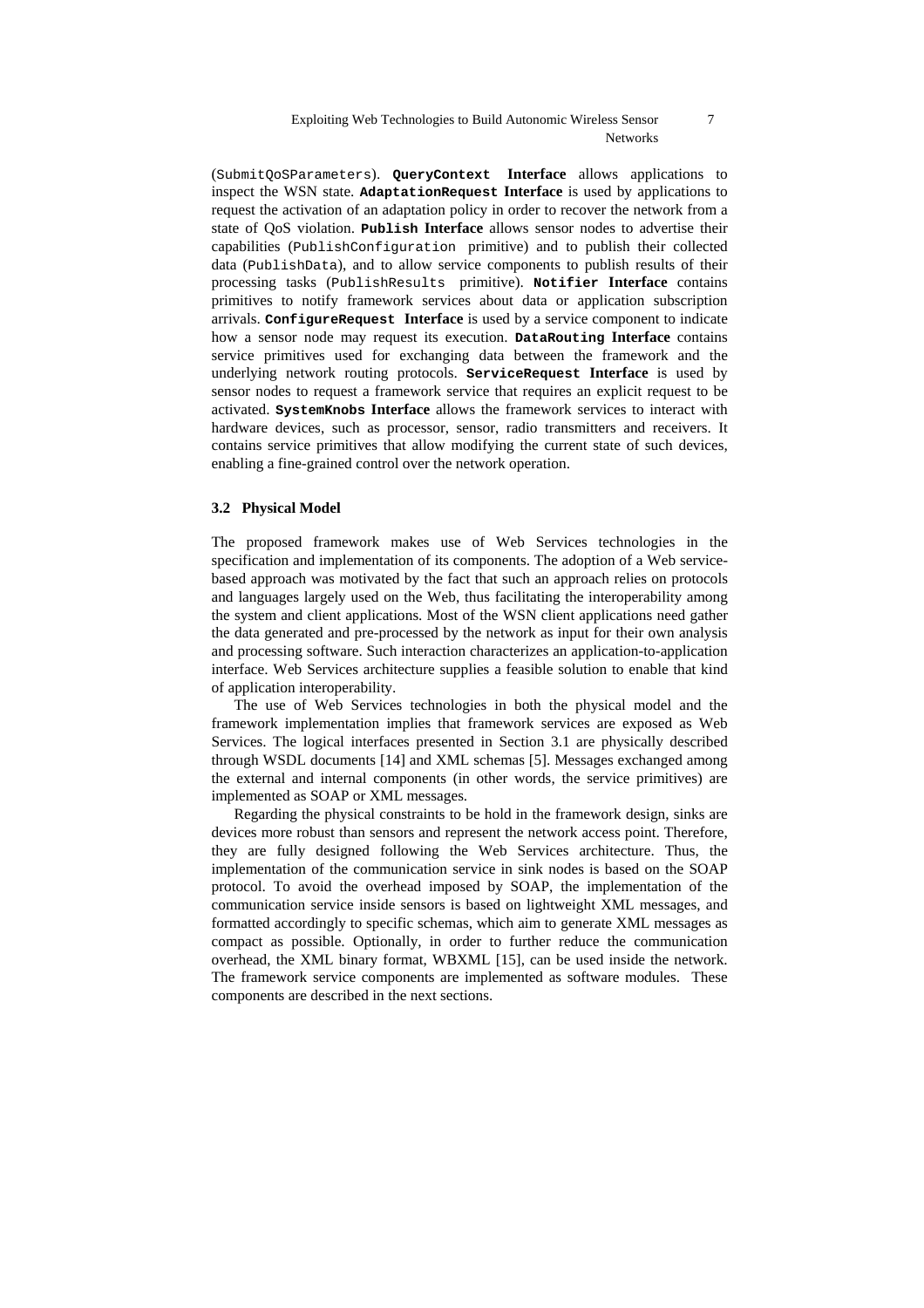#### **3.2.1 Communication Module**

This module is responsible for the communication service implementation. It includes a SOAP proxy responsible for the interaction with client applications and XML drivers for communicating with the underlying network protocols and devices. SOAP proxies are programs that translate function calls in the application programming language to SOAP messages so as to invoke respective operations of the network services. Conversely, SOAP reply messages are converted to data and function calls in the application programming language. SOAP proxies use primitives of the **Subscribe**, **QueryContext** and **AdaptationRequest** logical interfaces, which are implemented as operations of the communication module and are described in the WSN WSDL document.

Similarly to SOAP proxies, drivers for different protocols consist of software modules that convert functions calls, according to the programming language of a given communication protocol, in operation calls defined according to the framework API, and vice-versa. In the same way, drivers convert XML messages generated by the framework components in proprietary data formats of the communication protocol, and vice-versa.

To provide the application requested QoS and to enable the adaptation of the network behavior according to execution contexts, the framework components should be able to directly interact with hardware devices, such as sensors and radio transmitters. This requirement is met by specifying an API that abstracts the behavior of the WSN configurable parameters (communication protocols and devices). This API consists in the implementation of the **SystemKnobs** logical interface. The device manufacturers enable low-level interactions with devices by supplying a service API. Drivers for the conversion between framework and devices APIs can be built from the supplied specifications.

The processing of a data message arriving in a WSN node, and its subsequent forwarding to the framework services, are performed by SOAP-based components in sink nodes and by XML-based components in sensor nodes. The communication module also contains an ontology database and a reasoning engine, which comprise the semantics components of the framework.

**SOAP-based Components**. The communication module in sink nodes is composed of a SOAP engine and a set of handlers. The SOAP engine is responsible for coordinating the SOAP messages flow through the several handlers and for guaranteeing that the semantics of SOAP protocol is respected. Handlers represent the logic of message processing and act as dispatchers for the several services supplied by the framework. Handlers intercept SOAP messages, parse the messageheader fields indicating the services that are to be executed over the data packet, and dispatch the packet for the components that implement such services.

**XML-based Components**. To avoid the overhead of the SOAP protocol, XML messages exchanged inside the network are formatted according to a specifically designed schema. Such schema is a lighter SOAP-like specification that generates more compact messages than the original SOAP protocol. The XML-based communication module is the counterpart, in sensor nodes, of the SOAP-based communication module in sinks. It is composed of a message dispatcher, which is a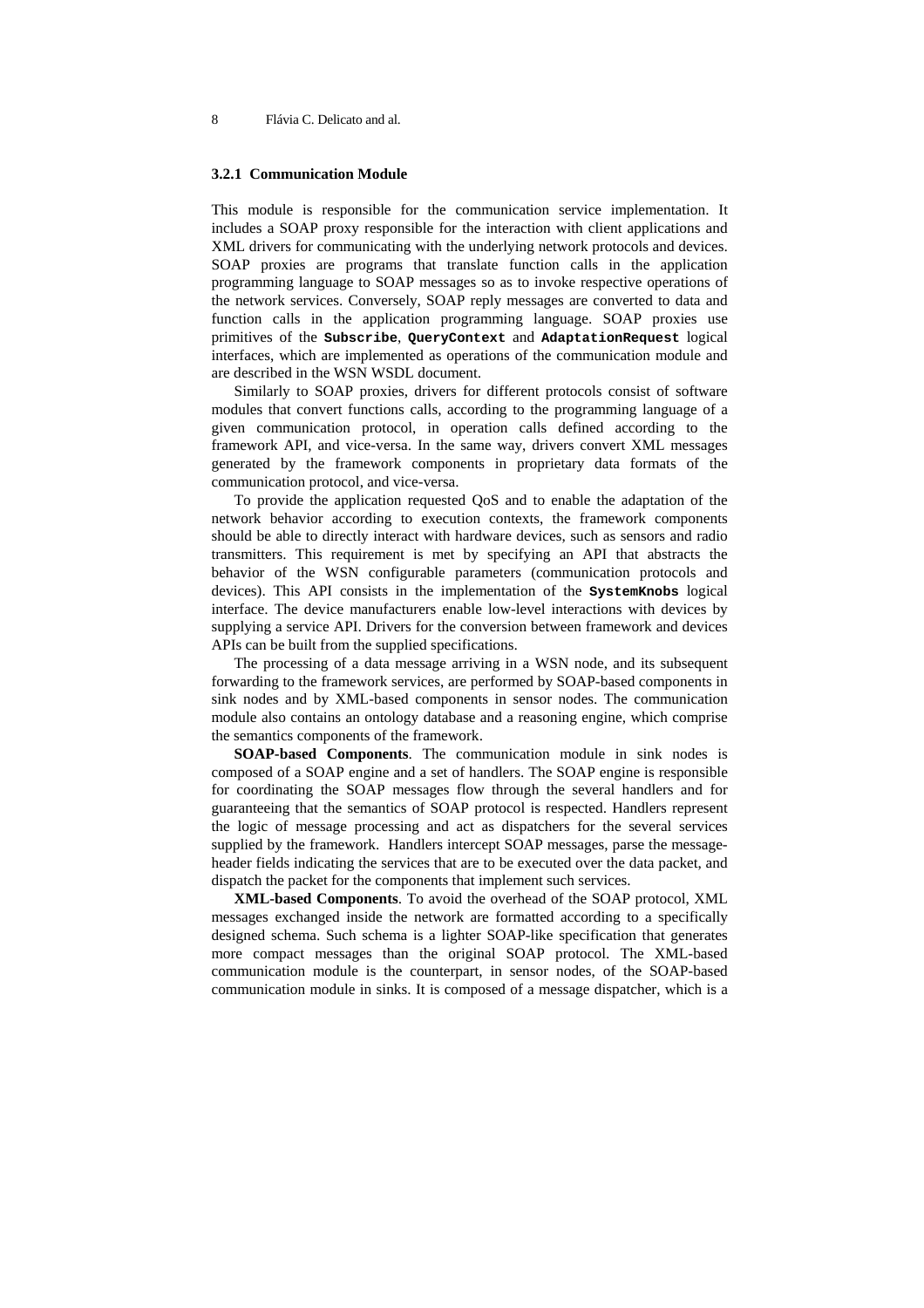lighter version of the SOAP engine, and a set of handlers, responsible for forwarding messages to the service components provided by sensor nodes.

**Knowledge base**. Corresponds to the ontology database. It contains the adopted ontology model, that is, the definitions of the classes and properties created for describing sensor features, execution contexts and policies, application queries and tasks. The full database is implemented only in sink nodes. Sensor nodes keep a subpart of the ontology definitions needed for representing their own capabilities and information about execution contexts.

**Reasoning engine**. A software module responsible for reasoning with ontology knowledge, that is, static knowledge derived from the underlying ontology model. Its function is to decide whether WSN nodes can meet the requirements of a submitted application task.

#### **3.2.2 Service Modules**

The service interfaces offered by the framework to the external world (applications and other services) are described through WSDL documents. Therefore, a WSDL document defines the format of messages used to submit application interests and QoS requirements and to request inspection or adaptation of the network behavior (Figure 2). The framework also provides a WSDL document that describes the interfaces to be used by service developers to incorporate new services in the WSN architecture. Furthermore, XML schemas are provided which describe the interfaces to be used by network protocol developers. Primitives described in the logical interfaces correspond to definitions of service operations, which are invoked through SOAP or XML messages.

The external discovery module of the framework discovery service allows applications to find both the location of a potentially interesting WSN and the format of messages to interact with it. The use of SOAP and XML, both part of the Web Services architecture, makes UDDI [4] a natural choice as the discovery protocol to be used by applications.

Sink nodes implement a Web Service comprising all the functionalities offered by the WSN and they keep a repository containing the WSDL documents that describe the Web Service interfaces. To access a WSN, an application initially locates the WSN sink node through UDDI and then obtains the WSDL document to learn the message format to communicate with the network. Therefore, the external discovery module is composed of WSDL documents and of the necessary specifications for publishing the WSN Web Service in the UDDI registry.

The **configuration service** is implemented only in sink nodes, by the **decision module**. The **inspection and adaptation service** is implemented as two independent modules: (i) the **inspection module**, that allows the application to inspect the network behavior at runtime, supplying a representation of the current execution state; and (ii) the **monitoring and adaptation module**, responsible for monitoring the states of the network and application and for activating adaptation policies whenever it is necessary or requested by the application. The **monitoring and adaptation module** accesses the local ontology database and, similarly to the communication module, it contains a reasoning engine. This engine is responsible for reasoning with both ontology knowledge and contextual knowledge. Contextual

9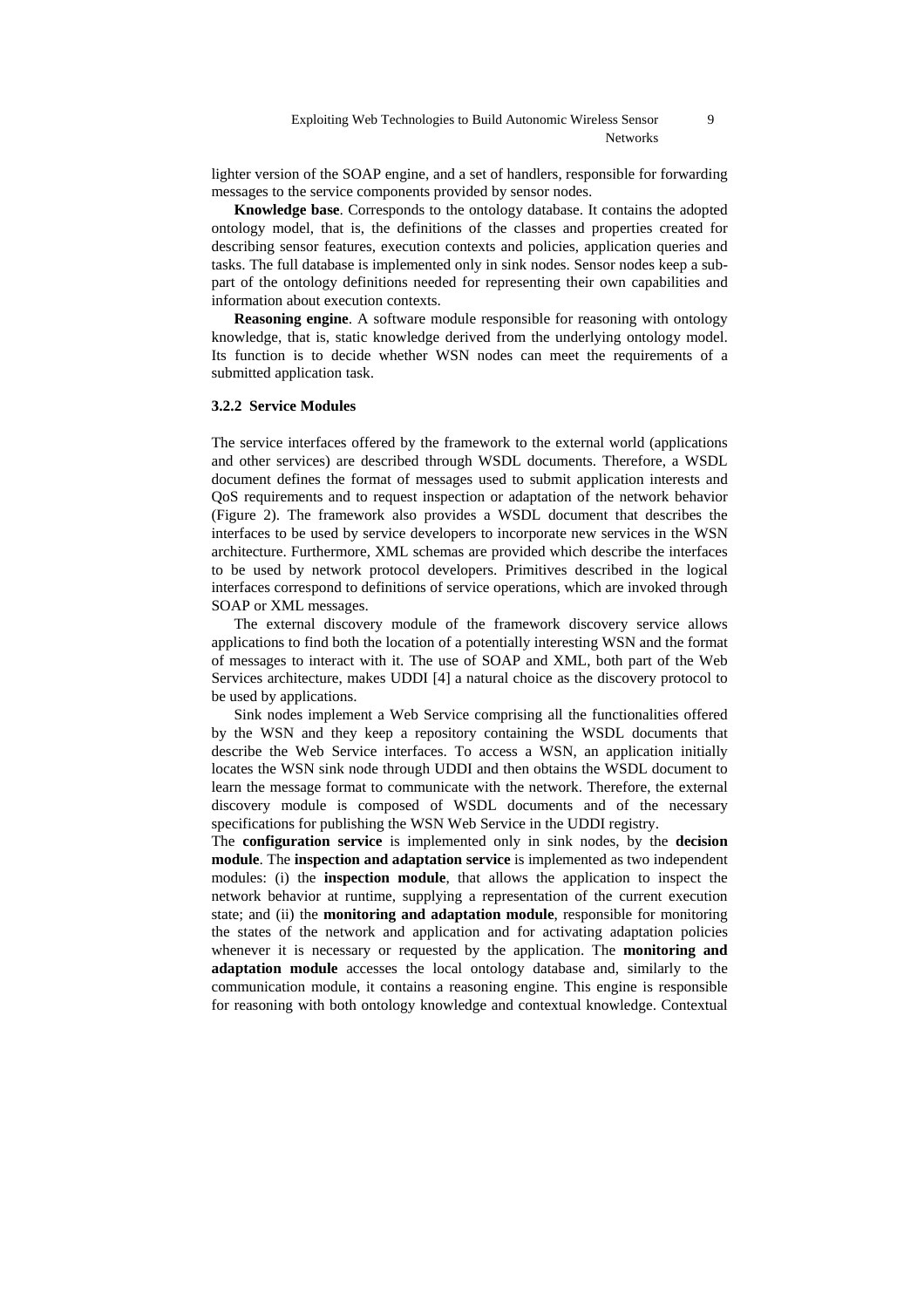knowledge is a dynamic knowledge that is inferred from situational information reported by sensor nodes. Once that information is available, the module verifies if the WSN execution context at every given moment represents a valid state. Otherwise, a predefined adaptation policy is triggered to repair the network state.



Figure 2: Communication among the framework components

The inspection module is implemented only in sink nodes and the monitoring and adaptation module is implemented both in sink and sensor nodes. The **resource and task management service** is also implemented as two independent modules: an **admission control module** and an **active node selection module**, both implemented only in sink nodes. Each generic service supplied by the framework is implemented as a separate module in the proposed system. Modules of generic services can be implemented and supplied by third parts. The use of XML-based APIs in the framework design allows services to be easily incorporated to the WSN system, provided that they implement the defined interfaces.

### **3.2.3 WSN Ontology**

We detected three situations in which it would be worthwhile to add semantics in the context of accessing and using WSNs: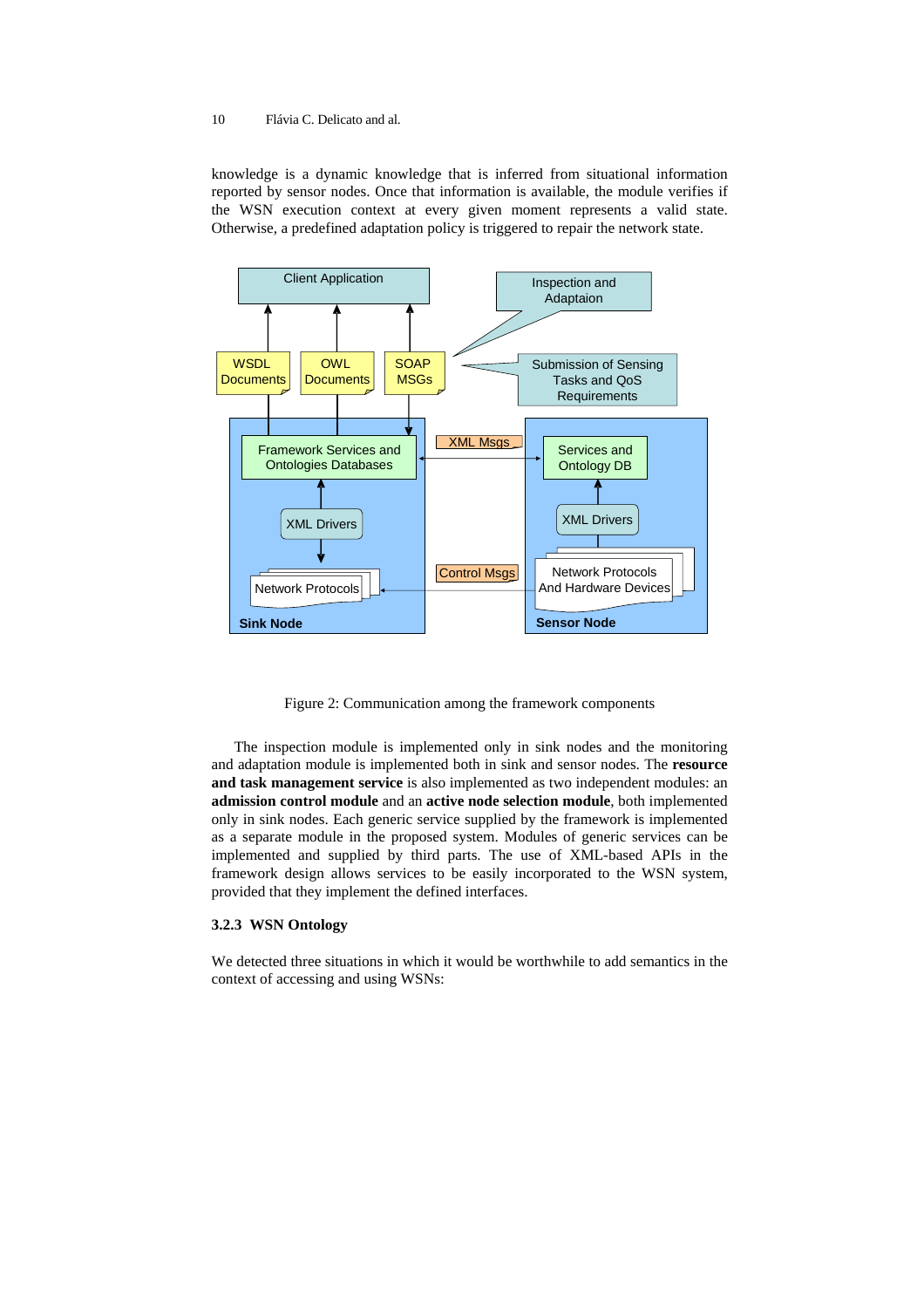- To locate networks that potentially meet the interests of an application, given a high level description of the requested services. The goal here is to discover the address (URL) of the access point (sink) of such WSNs, through which applications are able to access and use the WSN services. In this case, the UDDI protocol, used for discovering WSNs, should be added with semantic capacities. Addressing such situation is out of the scope of our work.
- Once a specific WSN has been chosen, to determine if the sensing task requested by the application can be fully accomplished by such network, given the task detailed description, including QoS requirements.
- Once the task has been initiated, to share knowledge on the execution context, allowing (i) sensor nodes to send information about the network and the application current states; (ii) applications to monitor such state; and (ii) service components to verify if a given execution state is valid and the eventual need of triggering adaptation mechanisms in case of violation of QoS parameters.

We designed a WSN ontology to capture the most relevant features of sensors, execution context and application requirements for the purposes of service discovery and context monitoring (items 2 and 3 above). Therefore, we created classes and properties to describe concepts related to the descriptions of sensor node capabilities, application tasks and policies, and execution contexts. For purposes of service discovery, we defined: (i) three main classes for describing WSN features (*WSN*, *SensorNode* and *SensorField*); and (ii) four main classes for describing application requirements (*Task*, *Query*, *QoSParameters* and *SensorType*). For purposes of describing execution policies and contexts, and verifying if the current state fits in a valid policy, the main classes we created are: *ExecutionContext*, *ApplicationState*, *NetworkState*, *ExecutionPolicy* and *CurrentState*. The defined ontologies are concisely depicted in Figures 3 and 4. The framework reasoning engines have a set of rules that allows reasoning based on such ontologies.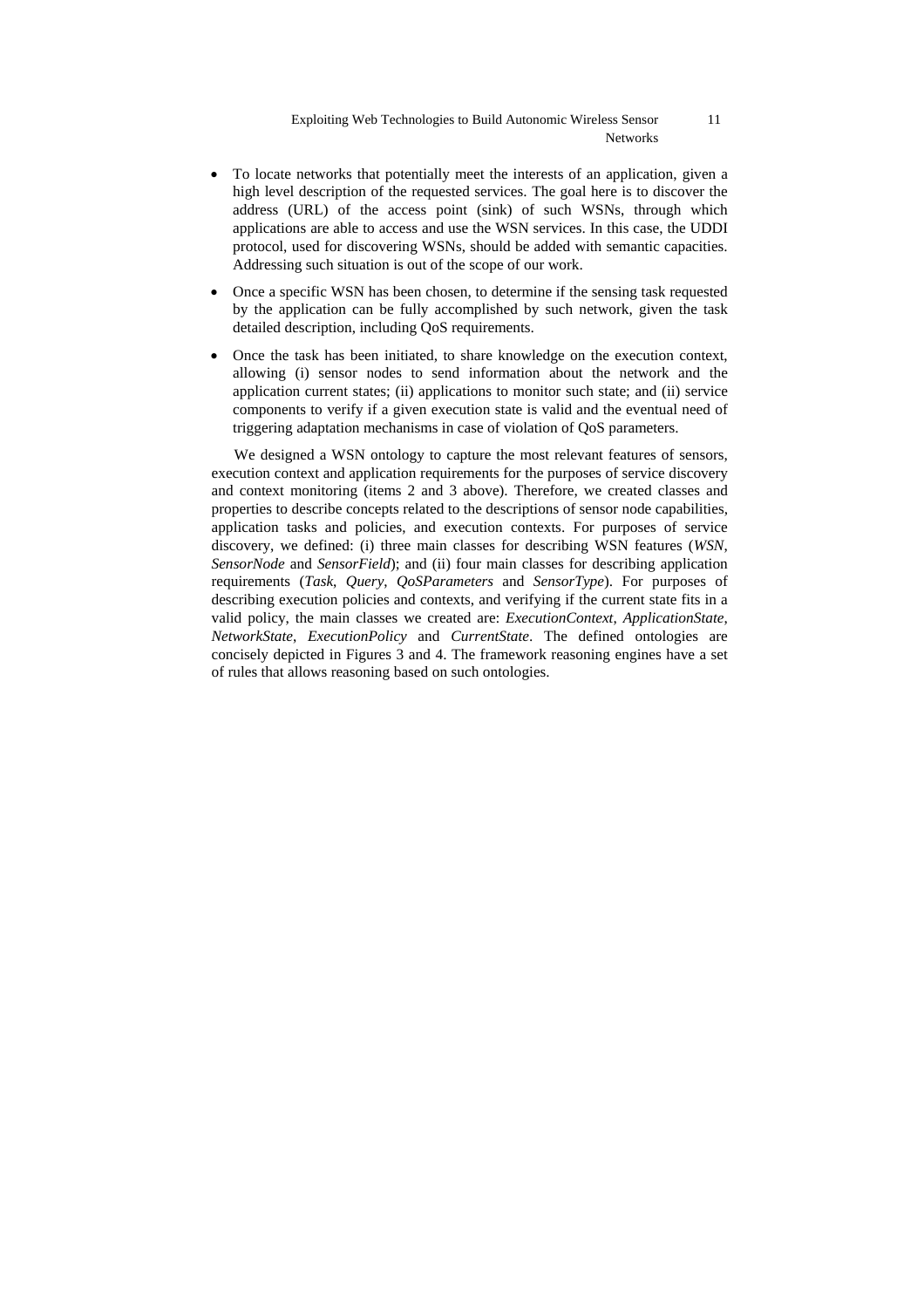

Figure 3: Main ontologies for execution policies and contexts



Figure 4: Main ontologies for tasks and WSN descriptions

The ontologies designed for the WSN domain were defined by using the OWL/RDF language [ 16]. The Web Ontology Language (OWL) is intended to provide a language to describe the classes and relations between them that are inherent in Web documents and applications. The OWL language can be used (i) to formalize a domain by defining classes and properties of those classes; (ii) to define individuals and assert properties about them, and (iii) to reason about these classes and individuals to the degree permitted by the formal semantics of the OWL language. We will not present the OWL files containing the complete description of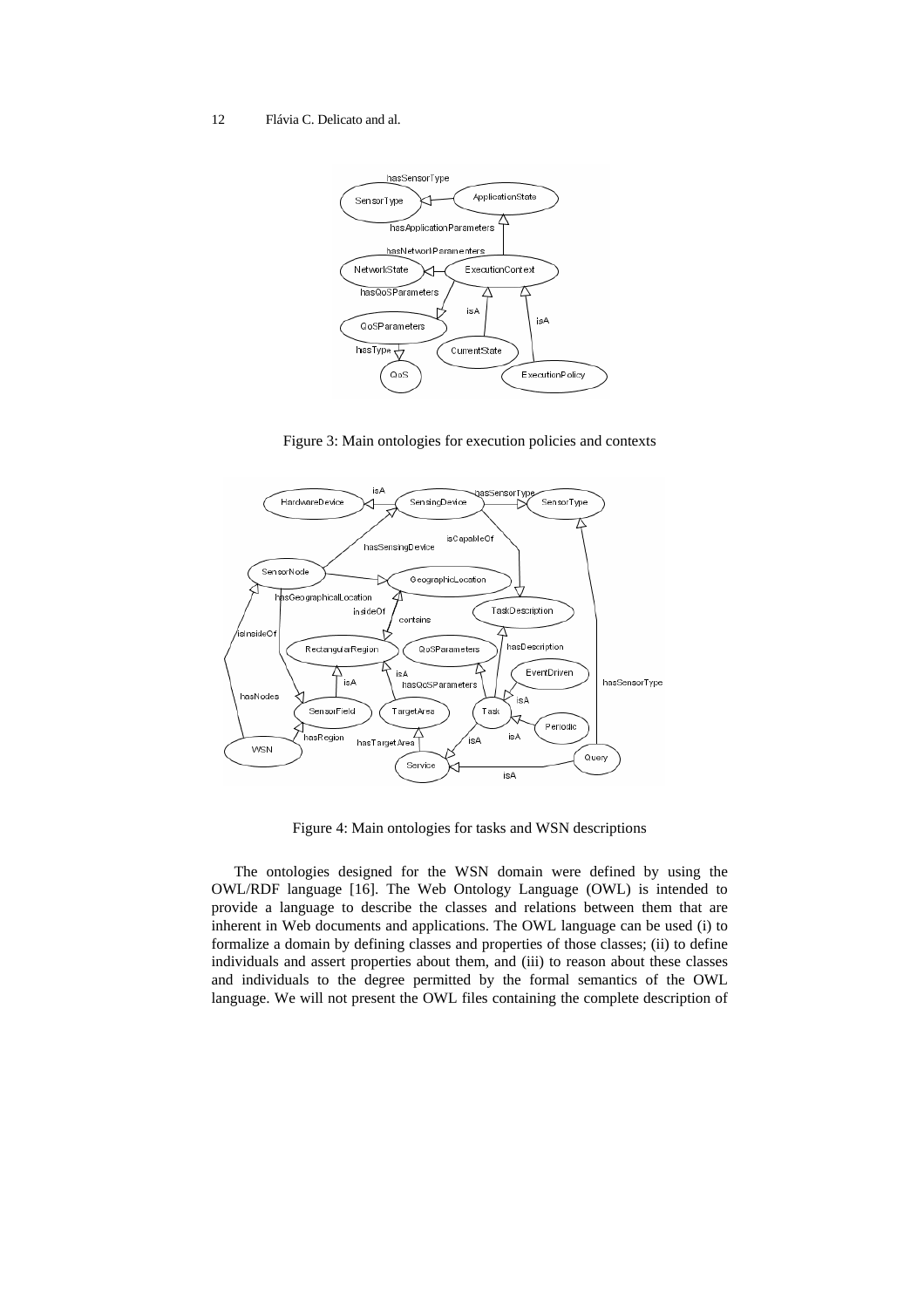ontologies, for lacking of space. The OWL-DL [ 16] version of the language was used for representing the ontologies stored on the sink node knowledge base and the OWL-Lite [ 16] version for ontologies on the sensor node database.

# **4 Framework Prototype**

As a proof of concept for the proposed framework, a prototype was constructed which implements its main building blocks. The goals of building the prototype were to validate the high-level interaction among applications and the WSN, according to the proposed programming model, and to establish a basis for evaluating the system requirements in terms of memory and processing power. From the implemented prototype it is possible to infer the feasibility of developing WSN applications based on the proposed framework with the currently existent hardware for sensor nodes.

The prototype was implemented in Java programming language. Since the hardware device features and, hence, the software components to be deployed in each device largely differ between sink and sensor nodes, two development platforms were used to implement each type of node.

The implementation of the prototype was divided into two phases. The goal of the first phase consisted of modeling and implementing the communication module in the sink nodes. The implementation of such module allowed to validate the high level interaction among applications and the WSN and to check the calls of operations supplied by the network Web Service. The goal of the second phase was to analyze the computational load of the communication module in sensor nodes. In that phase, the adoption of messages in both XML and WBXML formats was evaluated, in order to compare their performance, in terms of network traffic and memory consumption. A simple generic service component was also implemented to evaluate the amount of memory spent by sensor devices to receive XML messages, process and forward such messages through the different handlers and deliver them to the module that implements the requested service. The implemented service was data aggregation. Since data aggregation is a basic operation, required by all classes of current WSN applications, our work leverages the aggregation function as a first class operation supplied as one of the framework service components.

The prototype of sink nodes was executed in a Pentium 4 1.8 GHZ with 1.5 GB of RAM and 40 GB HD. The WSN Web Service and the classes representing the functionalities needed for the sink node were implemented using Apache Axis platform for Web Services [17] and J2SE 1.4.2\_01. The document describing the WSN services was written in WSDL language. The previously described operations SubscribeInterest, PublishConfiguration and PublishData were provided by the implemented Web Service. Operations are invoked through SOAP messages.

As it was previously described, applications access the WSN by using SOAP proxies. In the developed prototype, the client application was implemented in Java language. Therefore, the WSDL2Java tool [17] was used for generating the Java proxy for accessing the network. WSDL2Java tool is supplied along with the Axis package and it consists of a Java class which receives as input a WSDL document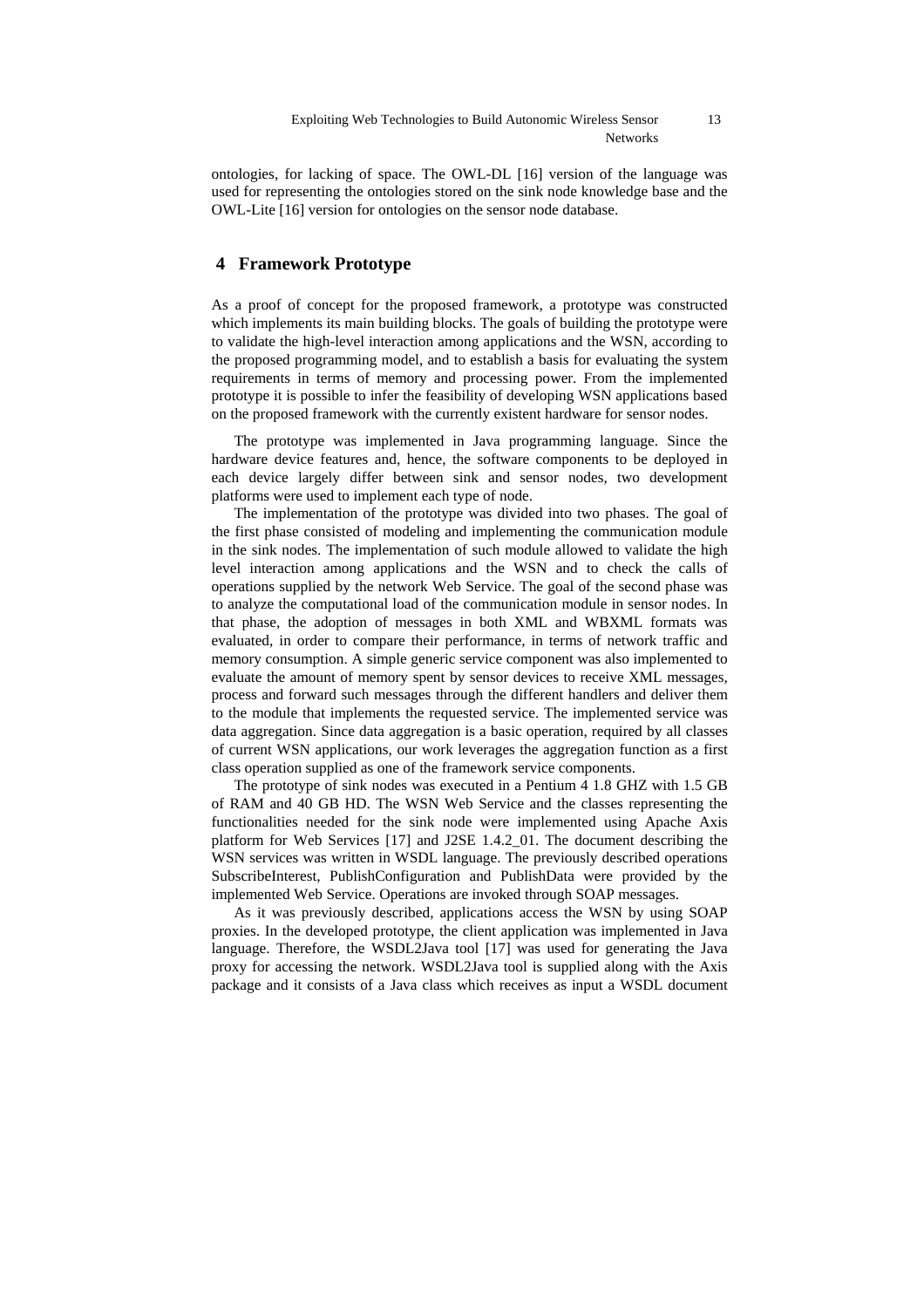representing a Web Service and it generates method calls in Java corresponding to the invocation of the respective service operations.

In order to validate the communication between client applications and the WSN, an event-driven application was implemented as a Java application that emits queries for the network and receives the results. The application, after obtaining the URL of the sink node through UDDI, gets a reference for the WSN Web Service and invokes the operation of interest submission, representing an asynchronous query. Sensing data meeting the application interests are reported by sensors through the PublishData operation and delivered to the application through the ReceiveResults operation.

In order to evaluate the feasibility of implementing the proposed framework in sensor nodes, we emulated the hardware of WINS NG 2.0 [ 18] nodes, which are endowed of SH-4 167 MHz processors and have 32 MBytes of RAM. The framework components in sensor nodes were implemented by using the J2ME (Java Micro-edition) platform, with CLDC configuration (Connected Limited Device Configuration) and MIDP profile (Mobile Information Device Profile). CLDC configuration defines the base set of application programming interfaces and a virtual machine for resource-constrained devices often connected through a wireless network. MIDP profile was designed to mobile and cellular phones and it offers a set of basic functionalities needed for mobile applications.

The *Wireless Toolkit* [19] was used for building the sensor node prototype. The Wireless Toolkit is a toolbox for developing wireless applications that are based on J2ME Connected Limited Device Configuration and Mobile Information Device Profile, and it was designed to run on cell phones, personal digital assistants, and other small mobile devices. The toolkit includes the emulation environments, performance optimization and tuning features. The kxml package [20] was used for implementing the communication module in sensor nodes. Kxml provides an XML parser and an XML writer light enough to run in the J2ME platform. Besides the communication module, an aggregation service module was implemented, which offers methods for accomplishing MAX, MIN and AVERAGE functions. The size of the ".jar" file (Java deployment format) composed of all classes needed for a sensor node running the proposed framework is 90kBytes, including all libraries. Such size is perfectly compatible with the memory resources of our target sensor nodes.

| Method/Operation               | XML Format |                 | <b>WBXML</b> Format |                 |
|--------------------------------|------------|-----------------|---------------------|-----------------|
|                                | Memory     | Network traffic | Memory              | Network traffic |
| PubContent (send)              | 10748      | 139             | 8152                | 47              |
| PubContent (reception/forward) | 10344      | 139             | 5964                | 47              |
| AdvInterest (recep/forw)       | 33216      | 178             | 21140               | 57              |
| PubData (send)                 | 13136      | 42              | 9396                | 24              |
| PubData (recep/forw)           | 6136       | 42              | 4016                | 24              |

**Table 1: Measurements performed using XML and WBXML formats (in bytes)** 

To deal with the XML verbosity, there are binary versions suitable for resourceconstrained environments. One widely used binary format is WBXML [ 15]. The kxml package includes support to handle WBXML messages. We implemented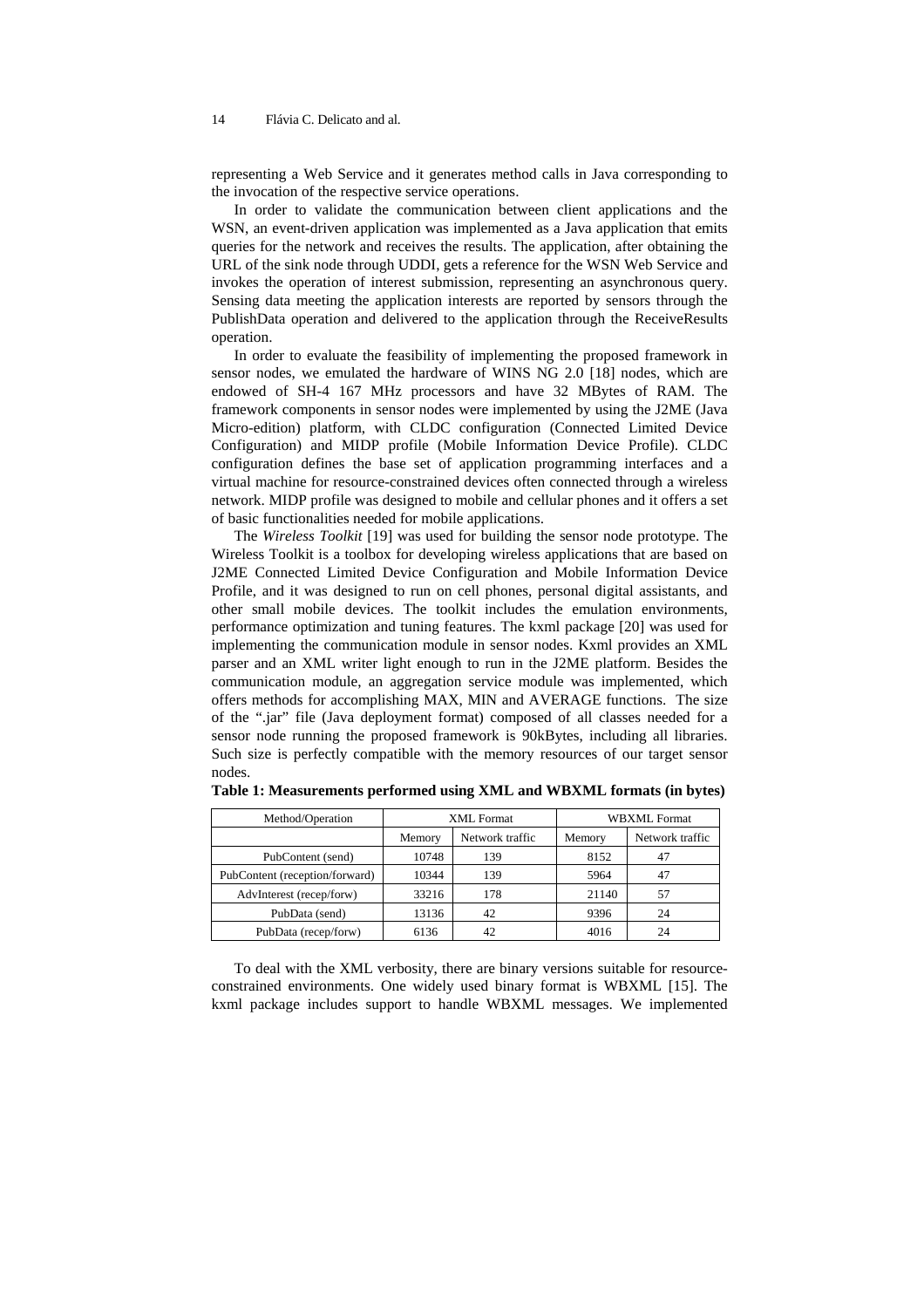XML and WBXML formats, in order to compare their performances in terms of number of bytes transmitted in the network and memory consumption on devices.

Wireless Toolkit includes tools for monitoring: (i) the frequency of use and execution time for every application method; (ii) the usage of memory while the application runs; and (iii) network data transmitted and received by the application. Such tools were used to perform measurements with the prototype. The methods of the prototype code were grouped according to the corresponding working stage of the network. Table 1 shows the results obtained by the memory and network monitors. In the table, PubContent refers to the stage of internal service discovery, in which sensors exchange messages describing their capabilities. AdvInterest refers to the stage of task submission for the application. PubData refers to the stage of data sending for the sensors. Results represent the measurements of one single node, that is, its individual memory consumption and the network traffic generated by it, when accomplishing each one of the mentioned operations. The performed measurements shown that the adoption of WBXML format resulted in a decrease of around 30% in the memory consumption and around 70% in the network traffic, in comparison to the XML format. Therefore, WBXML represents a better choice for representing message exchanging inside the WSN. It is worthwhile mentioning that message sizes in the WBXML format is lower even then message sizes of well known WSN protocols that adopt proprietary binary formats [ 21].

# **5 Conclusions**

The proposed framework has the goal of acting as the underpinning for developing a new, more flexible and easier to use architectural approach for WSNs. Such approach is suitable for building the envisioned autonomic WSNs of the near future. WSNs have historically been built with a strong coupling among applications and the underlying network infrastructure. Such architectural approach is justified by the need to achieve energy efficiency. However, not only are these solutions proprietary, but they generate rigid systems, with WSNs specifically designed to particular applications. This scenario is not desirable, considering the costs of the infrastructure deployment, the potentially long operational lifetime of the network and its capability of serving several classes of applications. Therefore, rather than being coupled to specific applications and often built by the same application development team, future WSNs should be designed with a flexible architecture, satisfying the demands of a broad range of applications from different groups of users.

## **Acknowledgements**

This work was supported by the Brazilian Research Council, CNPq.